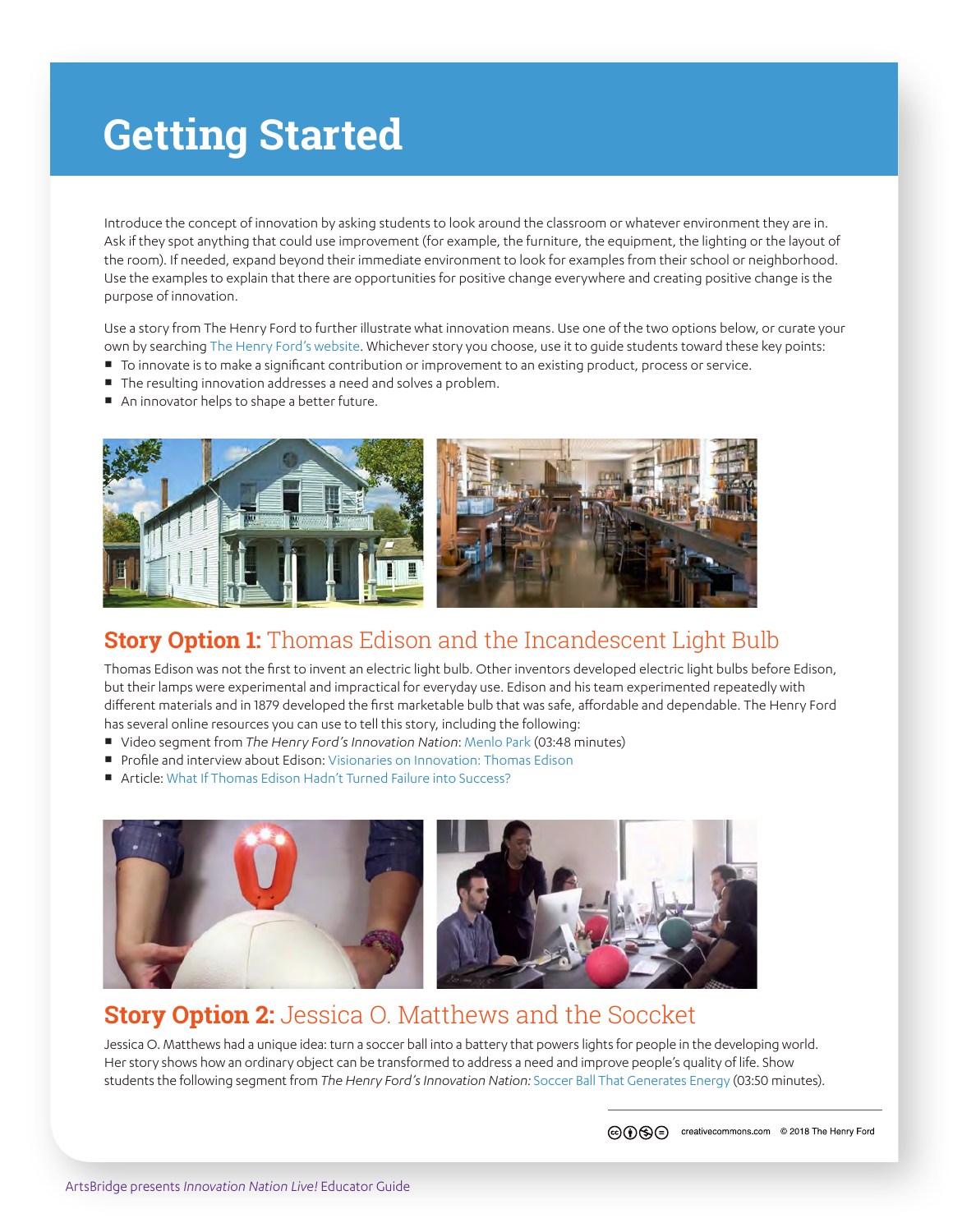## **Getting Started: Pre-Show Activity 1** / page 2

The pre-activity helps students understand Model I as a language to talk about innovation through artifacts and stories of innovators. Show the Model I framework, which is available online at [thf.org/modeli.](https://www.thehenryford.org/education/teaching-innovation/modeli/) Explain the Actions of Innovation and Habits of an Innovator using the descriptions and graphics. The best way to understand the Actions and Habits is to experience them, so try not to dwell on specific definitions at this stage. Instead, help students understand the big picture and purpose of Model I.

**Actions of Innovation** are guideposts that help innovators move forward as they develop an idea or solve a problem. The process usually starts with Uncover, but Actions can take place in any order.



**Habits of an Innovator** describe ways of seeing, thinking and doing. Habits connect to Actions. Together, they increase the innovator's chances of success.